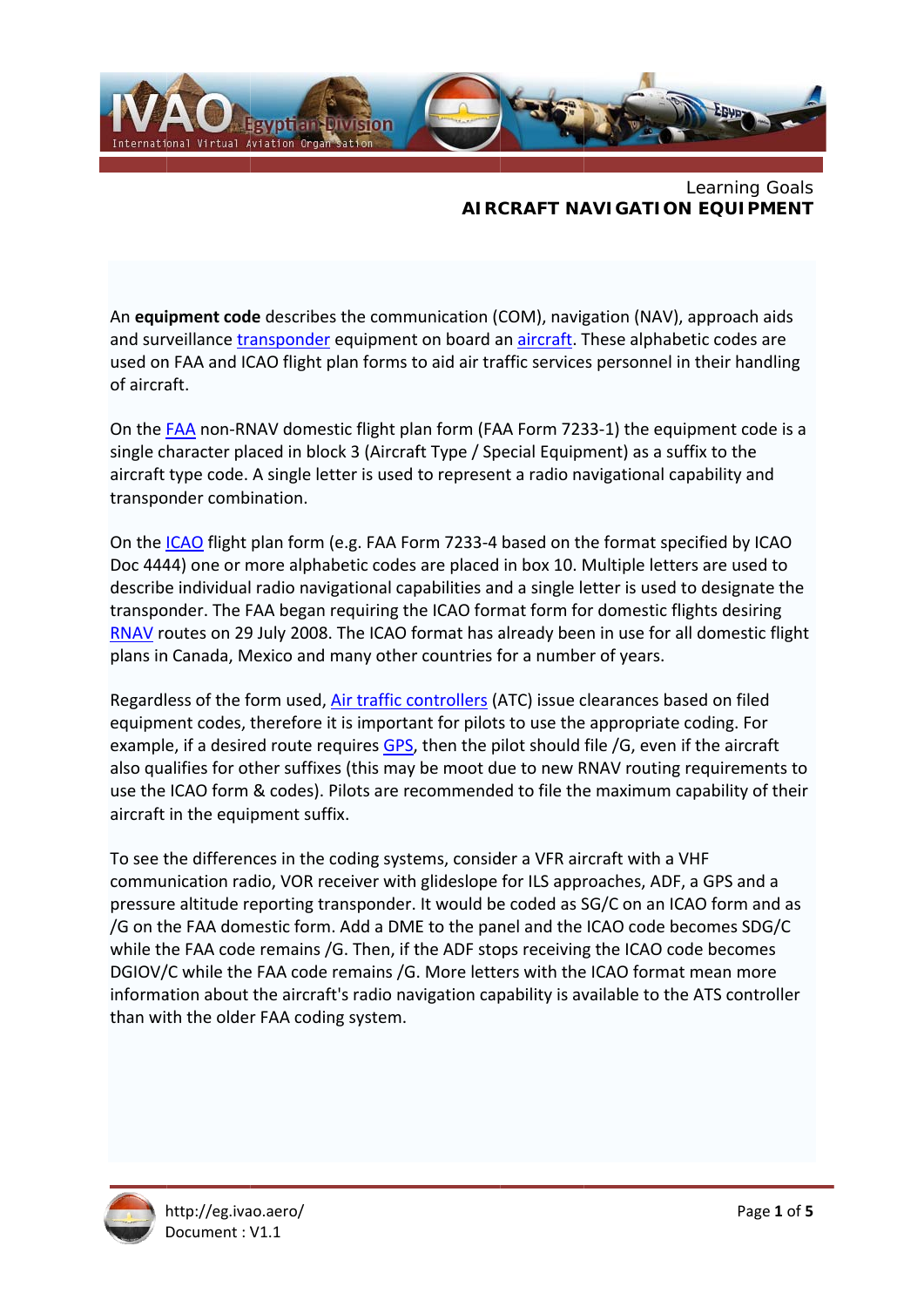# **Aircraft Radio Communication, Navigation & Approach Equipment Codes**

- $\bullet$  A Loran A
- B (Not allocated)
- CLORANC
- $\bullet$  DDME
- $\bullet$  E Decca
- $\bullet$  FADF
- G GNSS (No restrictions for VFR flight plans, but for IFR flight plans this code implies the GPS receiver is TSO C-129  $(($  (IFR) certified. If the equipment is not IFR certified it could be entered in box 18 on an IFR flight plan as NAV/G non-IFR.)
- $\bullet$  H HF RTF (HF RadioTelephone)
- $\bullet$  I INS
- J Data Link (Noteed as DAT/details in ICAO form box 18)
- $\bullet$  KMLS
- $\bullet$  LILS
- M Omega (Not allocated in some jurisdictions.)
- N No COM/NAV equipment for the route carried or is unservicable.
- $\bullet$  O VOR
- P Doppler  $\bullet$
- O (Not allocated)
- R RNAV / RNP type certification met for the route segment, route or area concerned
- S Standard Equipment composed of ADF ILS VOR VHF
- **T TACAN**
- **U UHF**  $\bullet$
- V VHF
- W RVSM (Reduced Vertical Separation Minimum)
- X NAT MNPS Certification
- Y CMNPS Certification (e.g. for Canada, when aircraft has Canadian but not NAT MNPS)
- Z Other equipment carried (Noted as COM/details or NAV/details in ICAO form box 18)

# $A = LORAN A$

LORAN (Long Range Navigation) is a radio navigation system using upper medium frequency radio transmitters that uses multiple transmitters to determine location and/or speed of the receiver. LORAN is the predecessor of GPS (satelites) but nowadays mainly serve as a backup.

# $C = LORAN C$

Improved version of LORAN A using Low frequency radio transmitters

# $D = DME$

Distance measurement equipment is used to determine the distance between a DME station on the ground and an aircraft. The ground stations are typically collocated with VORs. Two pairs of UHF pulses with fixed duration and separation are send and received by the aircraft to the DME station. The difference in time (propagation time) between send and recieve determines the distance.

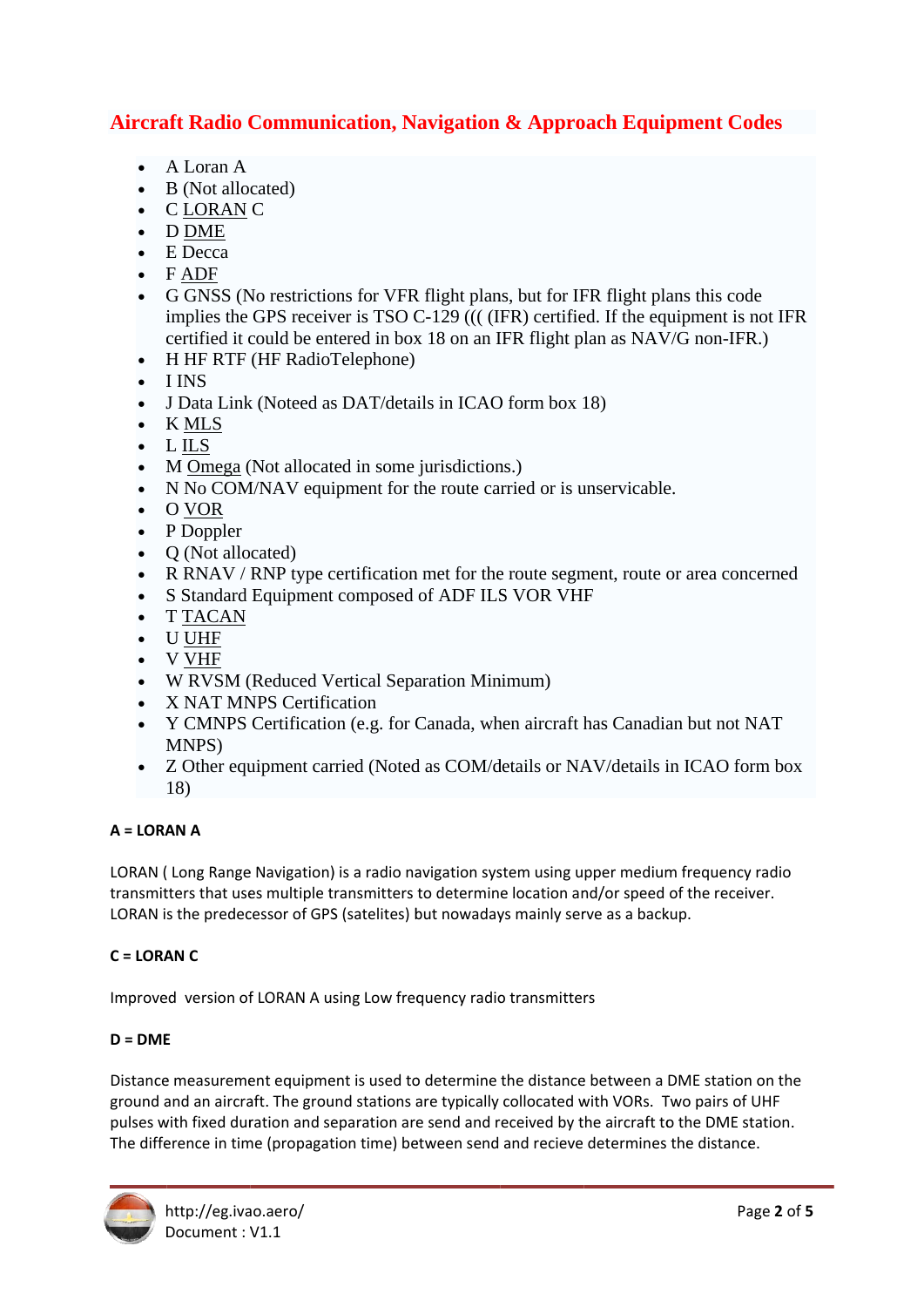# $E = Decca$

DECCA was a navigation system that worked based on radio waves in the midrange frequency band for position determination. Since the use of GPS it is no longer being used (year 2000).

## $F = ADF$

An Automatic Direction Finder (ADF is an aircraft radio-navigation instrument which automatically and continuously displays the relative bearing from the aircraft to a suitable radio station. ADF receivers are normally tuned to aviation NDBs operating in the LW band between 190 - 535 kHz. Like RDF units, most ADF receivers can also receive medium wave (AM) broadcast stations, though as mentioned, these are less reliable for navigational purposes and have limited range.

## $G = G NSS/GPS$

Global Navigation Satellite system / Global Positioning System provides reliable positioning, navigation, and timing services to worldwide users on a continuous basis in all weather, day and night, anywhere on or near the Earth.

#### $H = HF RTF$

High Frequency Radio Telephone, used for air-to-ground voice communication in overseas operations.

#### $I = INS$

Inertial navigation system is a navigation that uses a computer, motion sensors (accelerometers) and rotation sensors (gyroscopes) to continuously calculate via dead reckoning (estimation) the position, orientation, and velocity (direction and speed of movement) of a moving object without the need for external references. It is used on vehicles such as shipss, aircraftt, submariness, guided missiless, and spacecrafts. Other terms used to refer to inertial navigation systems or closely related devices include inertial guidance system, inertial reference platform, and many other variations.

#### $J = Data Link$

In civil aviation, a data-link system (known as Controller Pilot Data Link Communications) is used to send information between aircraft and air traffic controlers when an aircraft is too far from the ATC to make voice radio communication and radar observations possible. Such systems are used for aircraft crossing the Atlantic and Pacific oceans. One such system, used by NavCanada and NATS over the North Atlantic uses a five-digit data link sequence number which is confirmed between air traffic control and the pilots of the aircraft before the aircraft proceeds to cross the ocean. This system uses the aircraft's flight management computer to send location, speed and altitude information about the aircraft to the ATC. ATC can then send messages to the aircraft regarding any necessary change of course

#### $K = MLS$

The Microwave Landing System (MLS) is an all-weather, precision landing system originally intended to replace or supplement the Instrument Landing System (ILS). MLS has a number of operational advantages, including a wide selection of channels to avoid interference with other nearby airports, excellent performance in all weather, and a small "footprint" at the airports

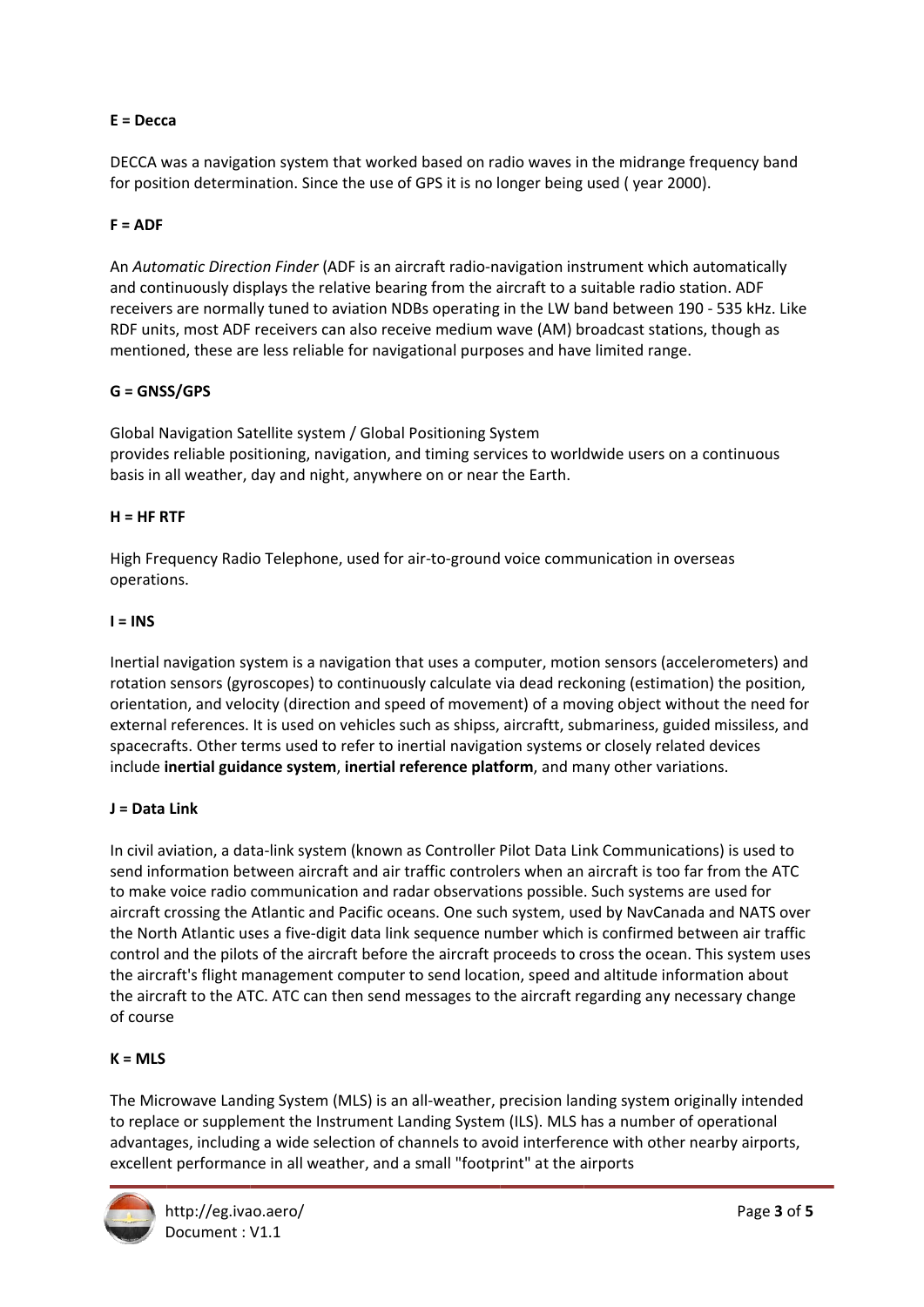# $L = ILS$

The Instrument Landing System (ILS) is a ground-based instrument approach system that provides precision guidance to an aircraft approaching and landing on a runway, using a combination of radio signals and, in many cases, high-intensity lighting arrays to enable a safe landing during instrument meteorological conditions (IMC), such as low ceilings or reduced visibility due to fog, rain, or blowing snow

## $M =$ Omega

Omega stations transmitted a very low frequency signal which consisted of a pattern of four tones unique to the station that was repeated every ten seconds. Because of this and radionavigation principles, an accurate fix of the receiver's position could be calculated. Due to the succes of the Global postioning System the use of Omega declined during the 1990s, to a point where the cost of operating Omega could no longer be justified. Omega was permanently terminated in 1997 and all stations ceased operation.

## $O = VOR$

Very High Frequency Omni directional range beacon. Unlike a NDB which transmits 1 frequency all around. The VOR transmits 2 signals. 1 steady frequency and 1 rotating frequency. The VOR therefore can transmit 360 signals all around. 1 signal per degree ! The VOR allows the airborne receiving equipment to derive a magnetic bearing from the station to the aircraft (direction from the VOR station in relation to the Earth's magnetic North at the time of installation).

#### $P = Doppler$

The Doppler effect is the change in frequency of a wave for an observer moving relative to the source of the waves. Used for weather radar

#### $Q = (not allocated)$

## $R = RNAV/RNP$

Area Navigation (RNAV) is a method of air navigation that allows an aircraft to choose any course within a network of navigation beacons, rather than navigating directly to and from the beacons. This can conserve flight distance, reduce congestion, and allow instrument flight plans into airports without beacons

#### S = Standard equipment

Standard Equipment composed of ADF ILS VOR VHF. (the letters F, L, O, V) **T = TACAN** 

TACtical Air Navigation, or TACAN, is a navigation system used by military aircraft. It provides the user with a distance and bearing from a ground or ship-borne station. It is a more accurate version of the VHF omnidirectional range/distance measuring equipment (VOR/DME) system that provides range and bearing information for military aviation. At VORTAC facilities, the DME portion of the TACAN system is available for civil use.